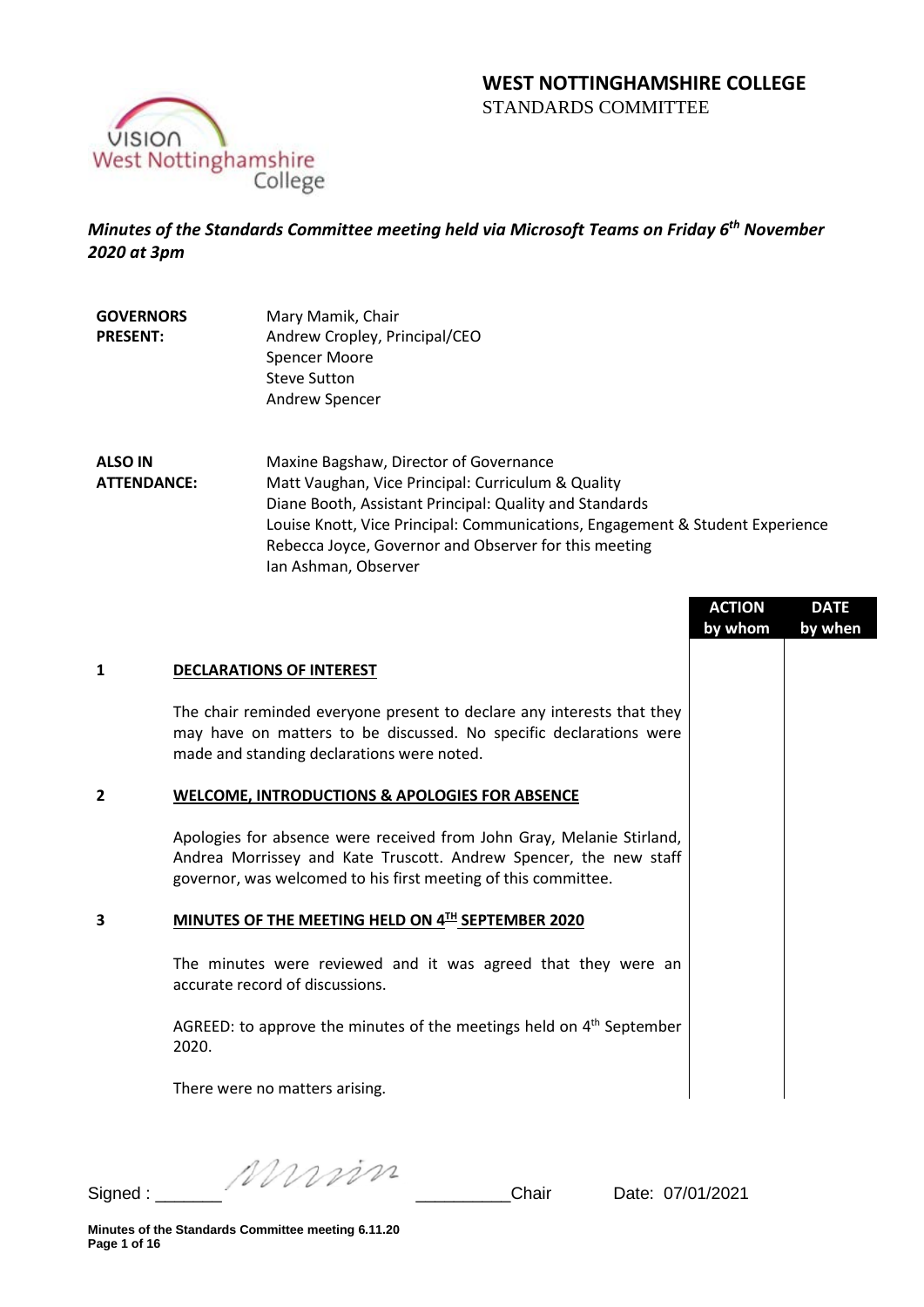### **4 ACTION PROGRESS REPORT**

The committee were happy to note the content of the update provided.

### **5 ANNUAL KPIS – 2019/20 OVERALL PERFORMANCE AGAINST TARGET GRADES**

The vice principal: curriculum and quality introduced this item, and a number of matters were discussed in detail:

- Section 2.1 despite the notable improvement in GCSE English and Maths grades and the proportion of learners who met their target grades, the attendance of study programme learners to their English and maths lessons declined on the previous year and fell short of targets set. It was acknowledged that the college has had some concerns regarding English and maths for a while now and has therefore brought in a range of interventions as detailed in section 2.2 of the report. He described an optimistic position during lockdown and, whilst not where the college wants it to be, it is a better position than some colleges.
- Section 2.3 summarises the significant changes made including investment. Changes include:
	- a) Hourly lessons
	- b) Expert teachers
	- c) Eight bespoke classrooms
	- d) Significant CPD.

He indicated that, because of the changes made, he is optimistic that the college can arrest the decline. In addition, there have been a number of rewards and initiatives used which are showing positive results.

- Section 3 gives a summary on deep dives, and he explained that lockdown really slowed down the number of deep dives that could be undertaken. The first four focused on the weakest areas, i.e. those with concerns and considered to be 'requiring improvement'. Since then, the deep dives have been broadened but are still focused on areas of concern. It is envisaged that there will be a number of 'quick wins' and that, throughout the year, the college will start to see more and more graded as good. He confirmed that, through the SAR process, there is 40% of provision assessed to be good.
- Section 4 provides a summary on apprenticeship provision and, whilst still a long way to go, the college has seen some improvements. The committee were advised that the principal chairs the apprenticeship group and the assistant principal: quality and standards chairs the OneFile group. Whilst there are a range of green shoots seen, the area is still self-assessing as RI. The position is not too far off the national rates overall, but there is still a long way to go in terms of timely. Retention is

Signed :  $\frac{1}{2}$  Signed :  $\frac{1}{2}$  Chair Date: 07/01/2021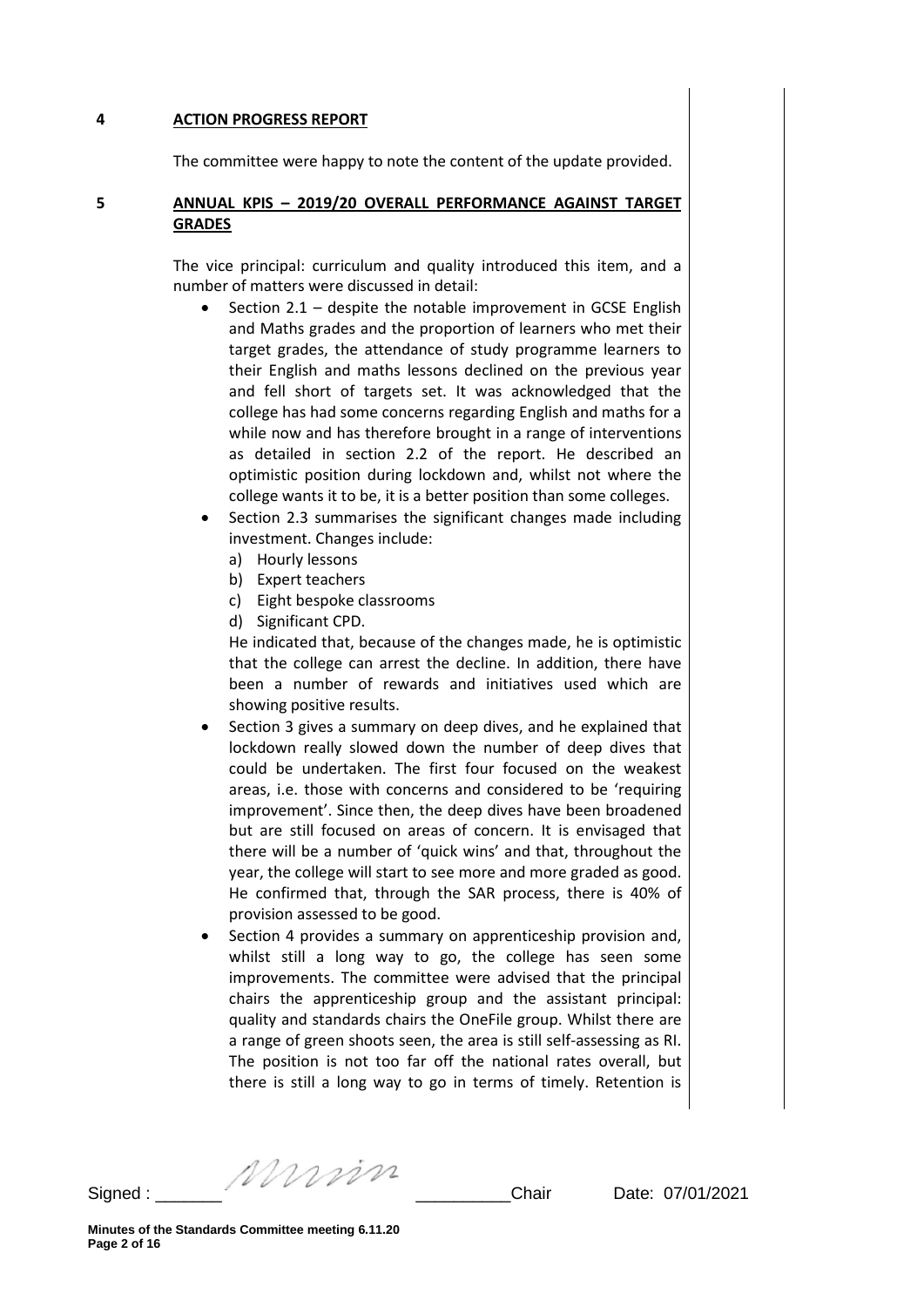below the 67% national rate but is better than it was.

- Section 4.3 provides a summary of high grade achievement for apprenticeship provision. He explained that, when moving in to the standards rather than frameworks, these statistics are very important and are encouraging. There is a very good picture in terms of end-point assessments and high grades. As an overview, there are some strengths now in apprenticeship provision but there are continuing concerns, i.e. timeliness of reviews and OneFile compliance. The average position of off-thejob training is 19%, with the aim to get to 20%. Whilst not there yet, the college is moving in the right direction. The committee were advised that the decision has been taken to discontinue hospitality apprenticeship provision as the college is simply unable to ensure quality and COVID has also had an impact.
- Section 5 provides an update on students progressing to learning at level 4 plus. The committee were advised that the college did not hit its target and, as the target increases again in 20/21, there really is much more to be done in this area.
- Section 6 provides an update on positive destinations for study programme leavers, and this was described as 'an absolute litmus test' as study programme destinations are key. There is a real drive to now identify destinations for the 288 unknowns. It was confirmed that, going forward, there is a real drive to continually reduce the number of unknowns.
- Section 7 gives a summary of English and maths learners' improvement of grades by one and two. The target for 20/21 is that 85% of learners increase by at least one grade. The college saw an improvement on the prior year, but there is still more to do. The vice principal expressed the view that the investment in English and maths will really help with this target. He confirmed that all staff are committed to hitting the target in this area to avoid maths and English being seen as the college's 'Achilles heel'.
- Section 8 gives overall achievement of study programme learners. The college is ensuring is that it provides really meaningful qualifications, and the aspiration is to be better than the national rates.
- Section 9 gives learners' performance against target grades and he explained that this was at progress check 4. He indicated that there are some caveats to the position, however, in that the college was only able to assess two thirds of learners before lockdown and then had to move to centre-assessed grades. He confirmed that the aspiration is to ensure that all learners are achieving above target grades.

In general discussion, the committee commented on progression and asked whether there were any forming ideas on how to improve. The vice principal drew the committee's attention to section 6.1 and

Signed : \_\_\_\_\_\_\_ \_\_\_\_\_\_\_\_\_\_Chair Date: 07/01/2021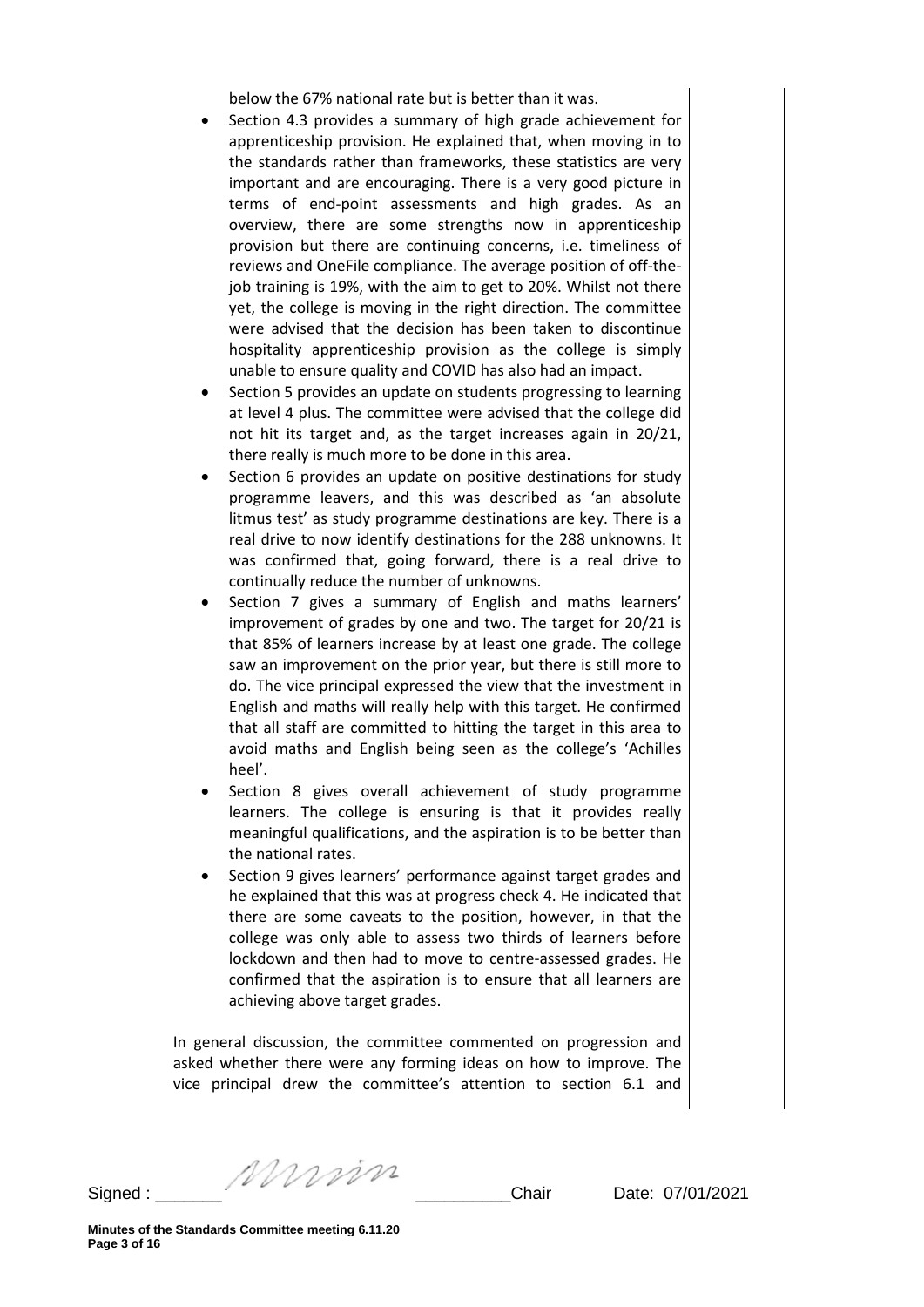explained that where the college is struggling tends to be in the customer-based professions. In some areas specifically, COVID decimated some industries. He expressed the view that 65% was good in COVID circumstances, but acknowledged that there was still more that can be done. The committee made the observation that the student experience is not just about qualifications and that it is more about a portfolio of activities, including skills, behaviours, etc. A challenge from the committee was to really see how the college can support all of the activities.

The committee discussed OneFile and asked how the college is clear in terms of what the issues are, as it appears to repeatedly arise as an area for improvement. The assistant principal confirmed that there is confidence that the areas of noncompliance are known and, in particular, it is a box that learners themselves have to tick. She confirmed that the OneFile group is now able to pinpoint exactly where the issue is and that there are 238 learners who have simply failed to tick a box. It was agreed that providing complete data was important but it was explained that, if these 238 learners are removed, there is an improvement and the rate of improvement is accelerating. The committee were advised that the college commissioned an external review by the OneFile account manager, and he expressed the view that compliance was improving. A challenge from the committee was to prevent the OneFile system becoming the master of college data.

Committee were pleased to hear the update but indicated that they really needed to start to see improvements in the OneFile metrics. One member of the committee asked whether there was a OneFile action plan in place. The assistant principal confirmed that there was and also explained that the group meetings are minuted. It was agreed that this information would be shared with the committee at the next meeting in January.

In relation to section 7, the committee asked whether the targets were based upon starting points. It was confirmed that they are and are based on GCSEs and centre assessed grades. The vice principal advised that the college had been intending to stream sets in 20/21 but was unable to do this because of the requirements of COVID bubbles. He confirmed that the intention is to stream in 21/22.

In terms of student numbers, there are 1,350 for GCSE English and 1,370 for GCSE Maths. The college reflections are on grade 4 and above plus those who increase by one or more grades. He advised that the cohort who have improved the most were those who came in at grade 2; however, it is likely that this was because of the great teachers that this cohort had. He confirmed that the aspiration is for everyone to make the same level of improvement. The committee were advised that, on entry this year, the college is seeing some significantly inflated grades and work has had to take place to unpick this through assessments.

AP Q&S Jan. 2020

Signed :  $\frac{1}{2}$  Signed :  $\frac{1}{2}$  Chair Date: 07/01/2021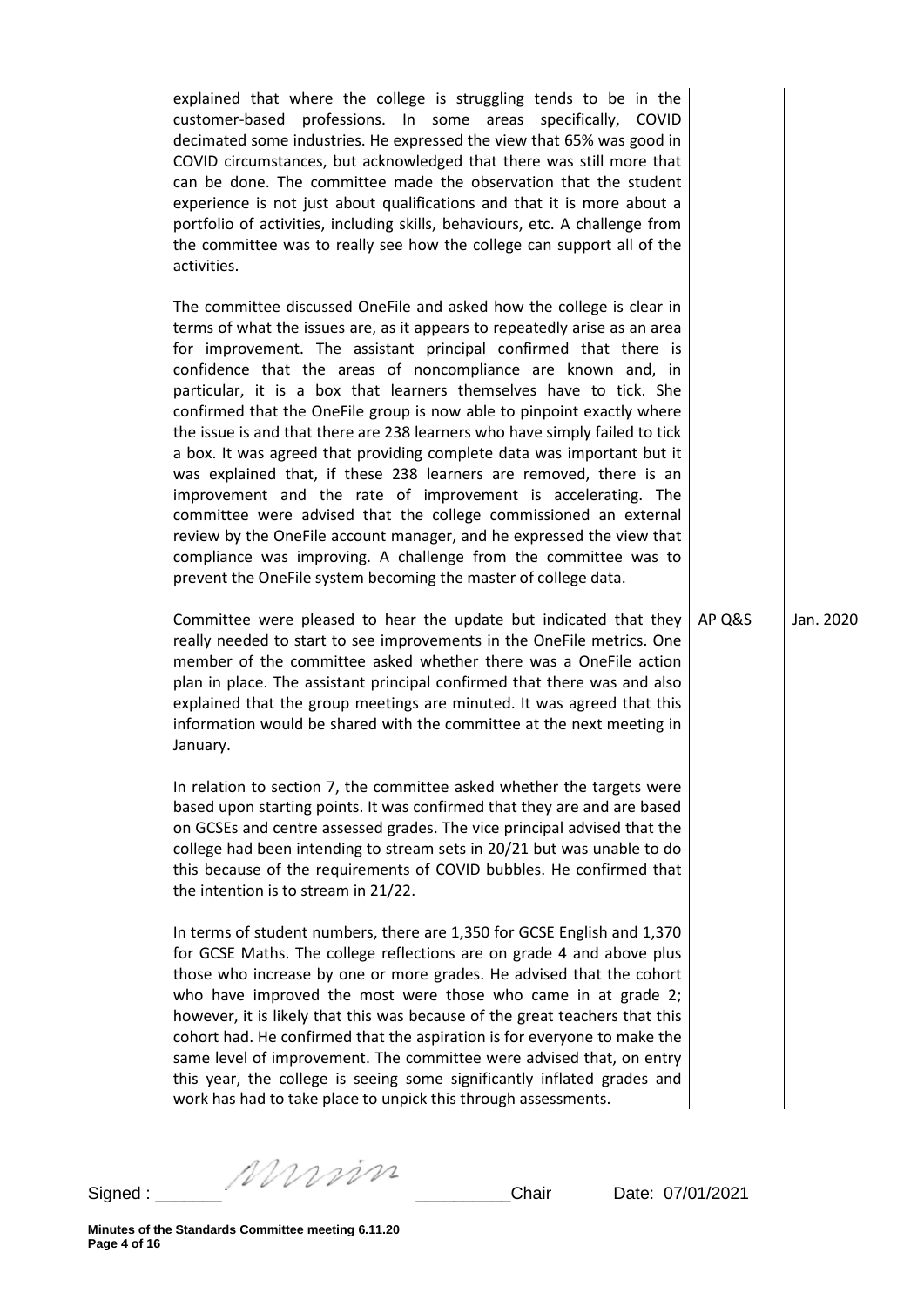AGREED: to note the content of the update provided.

### **6 SAR 2019/20**

The vice principal presented the SAR and confirmed that its completion and validation had gone through a really rigorous process. There has been full participation with real staff ownership and understanding of the EIF.

The committee were advised that the overall grade for effectiveness in the 2019/20 SAR is 'requires improvement' and that this is an acknowledgement that there are some issues still to address. The committee considered the document in detail and it was noted that there have been some movements since 18/19: an example given was that apprenticeship provision has moved from a 4 to a 3. The vice principal confirmed that the SAR has been written against the EIF. As an overarching observation, the quality of education is not yet where the college wants it to be, hence the RI judgement.

The committee were given a summary of strengths, which include:

- Decisive leadership
- Good working relationships
- Some good teaching
- Positive position regarding high needs
- Positive position for adult learners
- Progression to positive destinations
- Really strong student support services
- Positive response in lockdown, with 3,500 learners a week engaging in learning.

So why the RI judgement? The vice principal explained that there is currently not enough teaching and learning that allows learners to accelerate and deepen their learning. He provided a summary of the areas requiring improvement; these are:

- Apprenticeship provision
- English and maths
- Some specific subject areas, i.e. health and social care, performing arts, media studies, computer science, and English and maths.

He described a number of areas that have been an issue for a while and therefore could be considered to be the 'Achilles heel'. These are construction, English and maths, and apprenticeship provision.

He confirmed that the judgements will be reassessed in January 2021 and it is believed that, with the evidence generated in the autumn term, the college should be in a position to self-assess as 'good'.

Signed : \_\_\_\_\_\_\_ \_\_\_\_\_\_\_\_\_\_Chair Date: 07/01/2021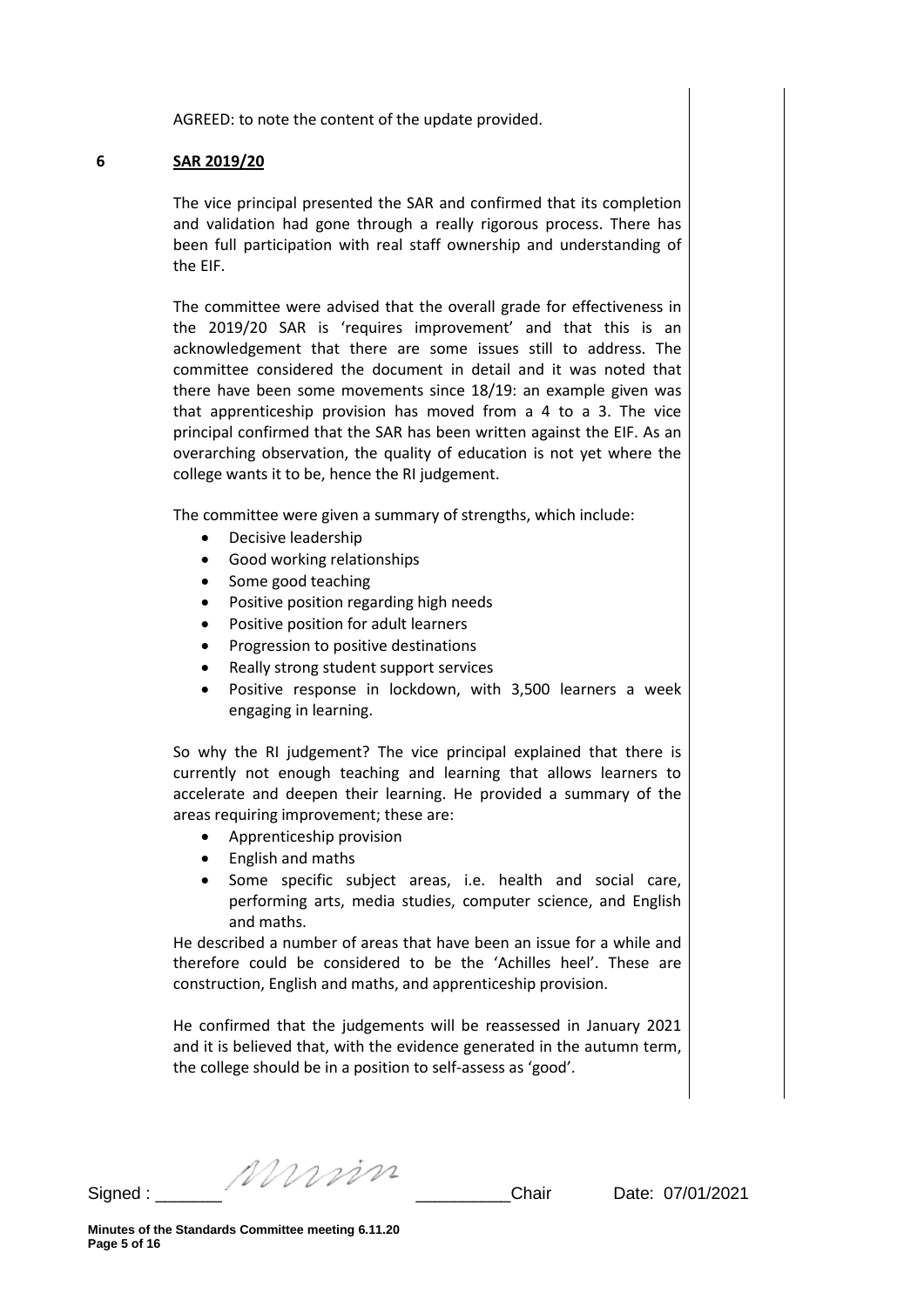The committee considered the document as a whole and agreed that it seems broadly reflective and has the right balance in terms of judgements. A challenge from the committee was that they would want to see the additional evidence between now and January to support any shift in the self-assessed grades, it being acknowledged that this is not a great deal of time. The committee felt that the document was selfcritical and an honest evaluation but does recognise the hard work being done and progress made.

The vice principal confirmed that it was scrutinised by the FEC team and their feedback was that they were pleased to see the level of honesty and transparency.

It was confirmed that governors were involved in the validation and they felt that it had been a thorough process, particularly in the areas that were judged to be RI. They acknowledged the honest approach and felt that there was a change in culture that was becoming evident. The vice principal confirmed that governor challenge in the process was really helpful.

A challenge from one member of the committee was whether or not the document sufficiently reflects the movements. They asked whether it could highlight the really good areas of practice and they questioned whether the college was celebrating sufficiently. The vice principal expressed the view that, later in the document, it does articulate the change in culture and the green shoots. He felt that the January/February update would include more evidence of green shoots.

A challenge from the committee was that it could give more evidence regarding the direction of travel and acknowledge the journey by way of a short summary. The vice principal confirmed that he would add in a further paragraph before reporting to board, i.e. the context for the year and the intention to build upon what is already in place. Subject to this minor addition, the committee were happy to recommend for board approval.

AGREED: to recommend that the board approve the SAR as presented for 2019/20.

### **7 SED 2019/20**

The vice principal: communications, engagement and student experience introduced this document, and it was acknowledged that the SAR and SED (which relates to higher education) are very different in terms of format. This annual review looks back on provision where the vast majority has now been transferred to another provider. The areas which remain at college are:

• HNDs – primarily engineering and construction provision. There is some music provision but 20/21 will be the last year.

Signed :  $\frac{1}{2}$  Signed :  $\frac{1}{2}$   $\frac{1}{2}$   $\frac{1}{2}$   $\frac{1}{2}$   $\frac{1}{2}$   $\frac{1}{2}$   $\frac{1}{2}$   $\frac{1}{2}$   $\frac{1}{2}$   $\frac{1}{2}$   $\frac{1}{2}$   $\frac{1}{2}$   $\frac{1}{2}$   $\frac{1}{2}$   $\frac{1}{2}$   $\frac{1}{2}$   $\frac{1}{2}$   $\frac{1}{2}$   $\frac{1}{2}$   $\frac$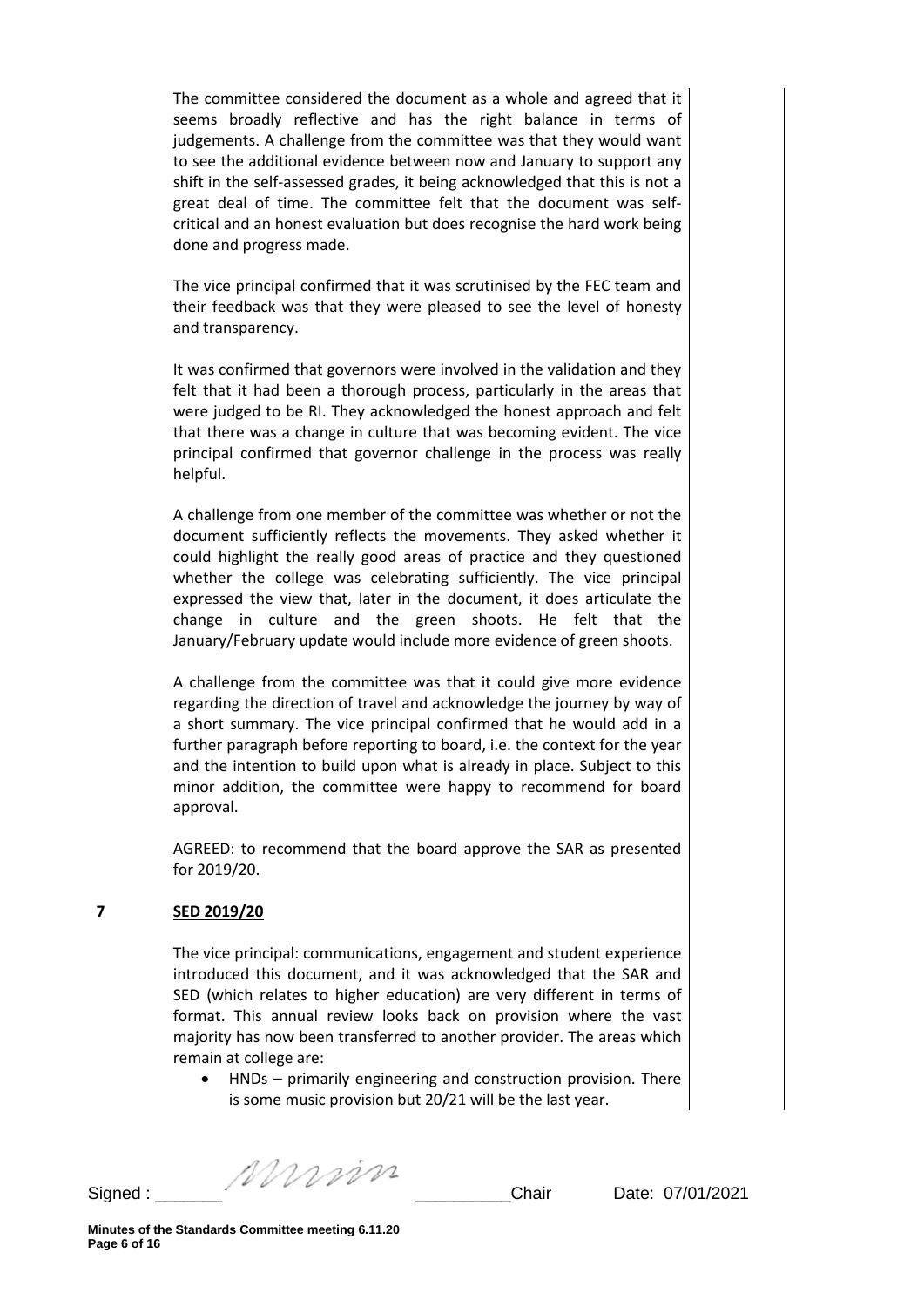It was confirmed that the college's focus, therefore, is very much engineering and construction. Particular aspects to consider are engagement with employers and students. She confirmed that retention is also a real focus.

One member of the committee asked whether the college has been able to share any lessons learned with NTU. The vice principal confirmed that this has not been done formally as the college was waiting until the SED had been signed off; however, assurance was given that there have been informal discussions. The committee were advised that NTU is changing some of the provision slightly and, therefore, there is likely to be a positive impact.

AGREED: to recommend that the board approve the SED 2019/20, as presented.

### **8 COMPLAINTS – 2019/20 YEAREND REPORT**

The vice principal: communications, engagement & student experience introduced this report and a number of aspects were considered:

- The table in section 2.1 shows that, largely, the number of complaints were similar to the prior year.
- Types of complaint have been influenced by COVID: for example, some relate to the centre-assessed grade process rather than exams. The committee were advised that a lot of time was spent in explaining the robustness of the CAG process and that, as a consequence, there were no formal appeals.
- Section 2.4 relates to the bus service and the increase in complaints. She explained that a lot related to the fee, with individuals wanting a refund as a consequence of lockdown. The college has explained that the service is very heavily subsidised and, therefore, has taken a hard line with parents regarding the fees paid.
- It is pleasing to see a reduction in the number of complaints made regarding teaching and learning. Complaints this year are more to do with communication rather than attitude of teachers, which was an issue in 2018/19.

A question from one member of the committee was whether or not there is any evidence to give assurance that students know how to complain. The vice principal indicated that, to date, this is not captured formally; however, through learner voice, the team do tend to identify issues which are, in the main, addressed before they get to a complaint stage. She indicated that she would ask the question during the next  $\vert$  VP CESE  $\vert$  20/21 learner voice forum.

The committee asked whether complaints feed in to the 'you said we

Signed :  $\frac{1}{2}$  Signed :  $\frac{1}{2}$  Chair Date: 07/01/2021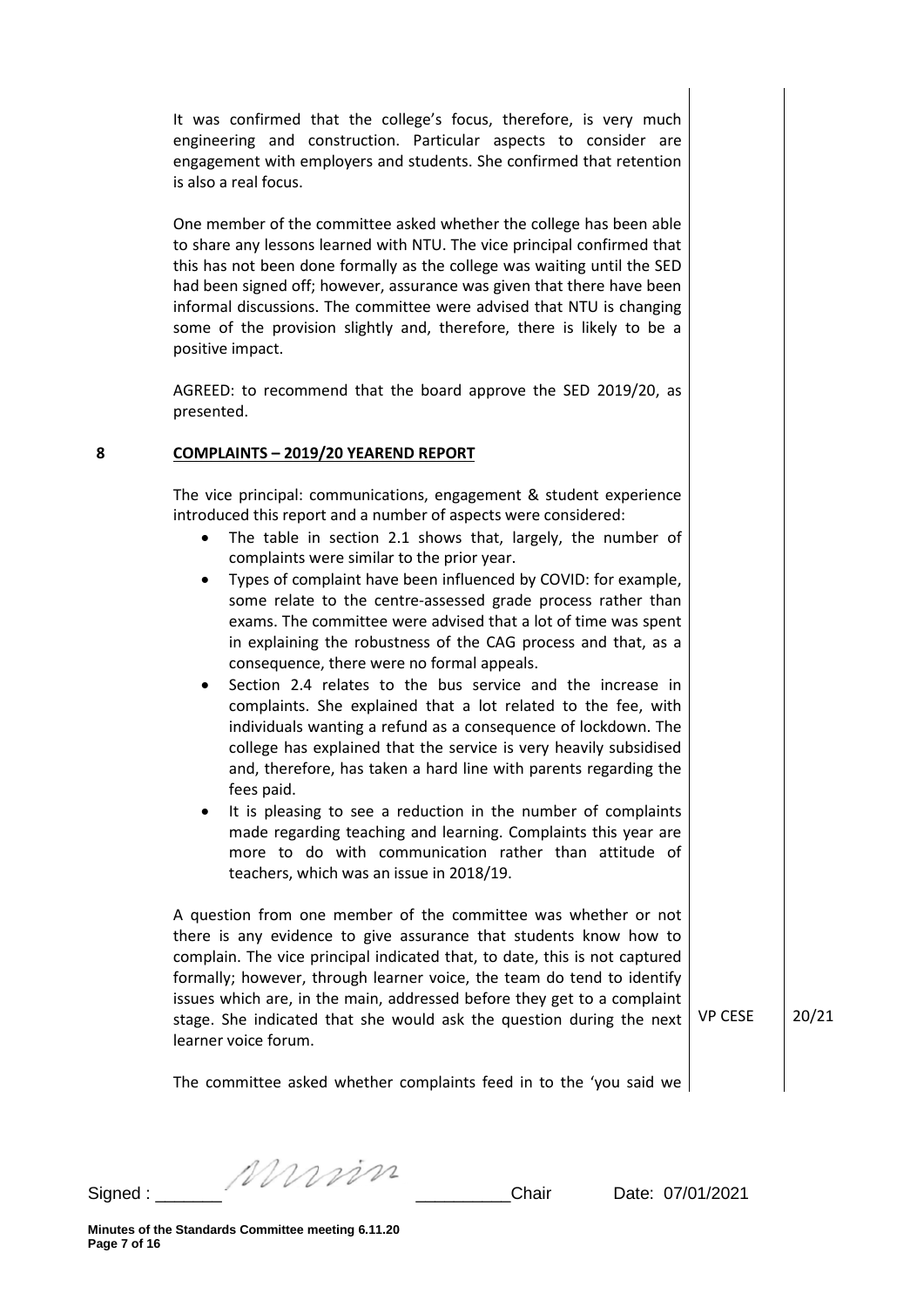did' process: the vice principal confirmed that they do where there is a specific trend seen.

AGREED: to note the content of the update provided.

### **9 SAFEGUARDING, PREVENT & EQUALITY AND DIVERSITY**

The vice principal: communications, engagement and student experience introduced this item and confirmed that it is split into two aspects:

- a) 2019/20 annual reports
- b) 2020/21 in-year exception reporting.

In terms of 2019/20, key matters brought to the committee's attention were:

- The number of referrals has reduced significantly as a result of COVID.
- Referrals to MASH have reduced but not at the same level.
- Prevent referrals have significantly reduced. Three were escalated but no intervention was required.
- Prevent is a focus, specifically to make sure that the level of referrals is representative of the reality.
- Throughout the year, 62 students were assigned a social worker; 10 of our young people were on child in need plan; four were on a child protection plan; 46 were looked after or care leavers; and a further two of the adult student population were assigned a social worker. College was engaged with three sexual exploitation panel discussions and four child criminal exploitation panels.
- 104 students across the year had an EHCP plan and college provided high needs support for a total of 145 students throughout the year.
- 30 students were identified as being of significant risk; eight were identified as at significant risk of suicide; and one student was sectioned in Millbrook following several attempts on their life. She was released to supported accommodation towards the end of the year and is doing very well.
- The college considered 12 applications for 20/21 through the exceptional needs panel. Three were declined: one due to previous safeguarding concerns with the individual and a college member of staff; and two because of their readiness to attend a mainstream environment. They were successfully referred to the Inspire and Achieve Foundation and one started on programme with them on 19<sup>th</sup> October. The other moved out of the area.
- Good progress was made last year against the objectives set in the safeguarding development plan. Particular aspects brought to the committee's attention included security, adverse childhood experiences, and WERK, which is a project run by the local authority.

Signed : \_\_\_\_\_\_\_ \_\_\_\_\_\_\_\_\_\_Chair Date: 07/01/2021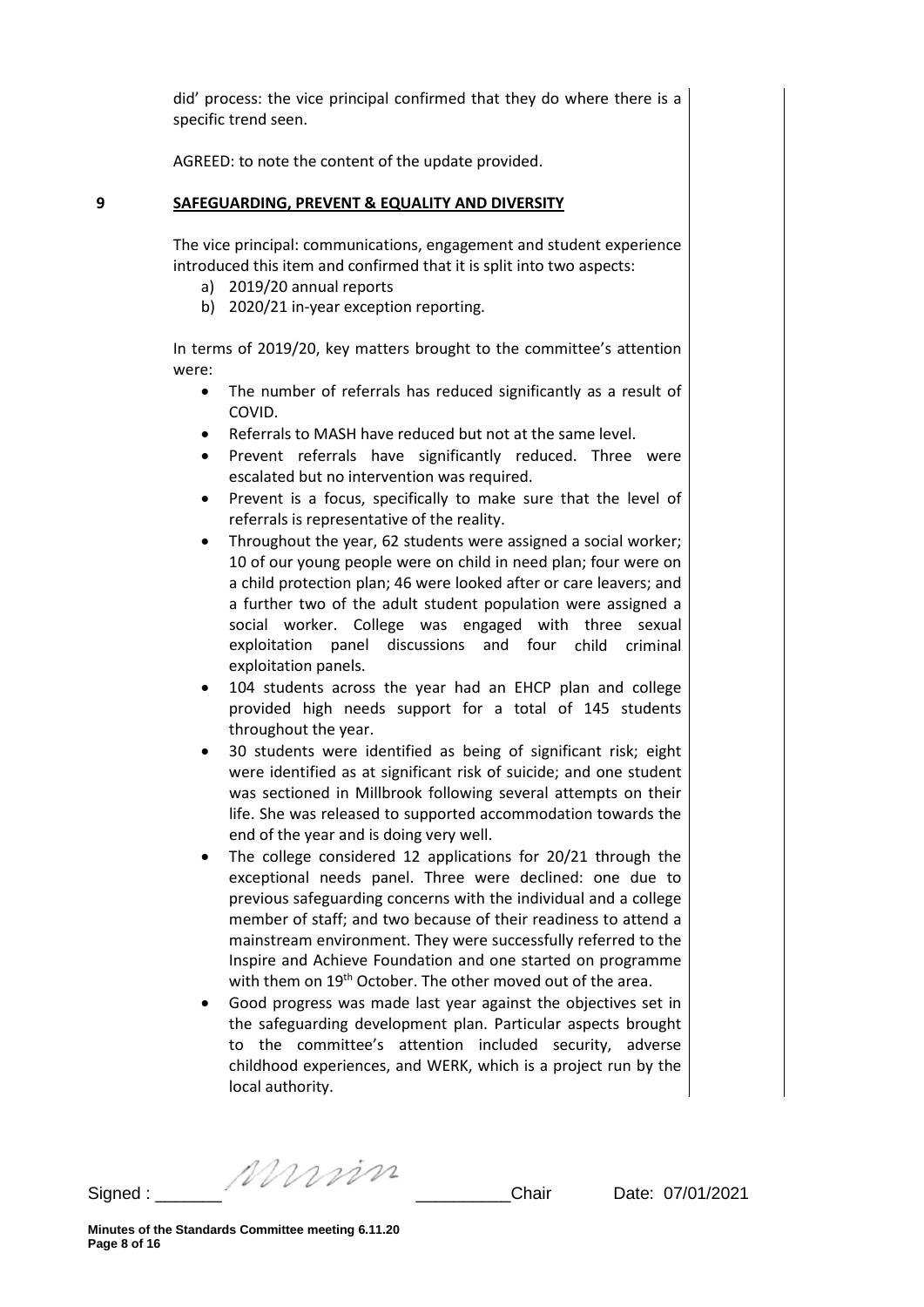- Section 2.3. of the report sets out the priorities for 20/21, which include:
	- a) Provision of transition information
	- b) Tutorial framework.

In relation to equality and diversity for 2019/20, the committee were advised that:

- The college received five complaints throughout the year in relation to E&D. Two complaints were in relation to provision of additional learning support related to a disability, and both were resolved. One complaint related to the use of college lifts by students and staff without disabilities – lifts at Derby Road have now been fitted with a card access system – and two complaints related to the use of the disabled carpark by none-blue badge holders.
- The table in section 3 provides outcomes data for learners by equality and diversity indicators.
- Outcomes for students of non-white British backgrounds is good across both age groups and above that of their white British counterparts for both 16-18 and 19+ students.
- Females outperform males across both age groups and, whilst this mirrors a national picture, it should form a focus for attention in 20/21. It was confirmed that the data will be reviewed and the expectation is to have a focus on white working class boys.
- Data for learners with a learning difficulty or disability is included within the achievement data reported earlier on the agenda and, therefore, is not repeated here. Overall achievement for LLDD learners at 87.4% is a 1.1% improvement on the prior year.
- The college made good progress towards embedding equality and diversity; examples were given in section 3.7.
- Areas for improvement include
	- a) The tutorial programme and
	- b) Re-establishment of the equality and diversity steering group.

It was explained that this is to give some impetus to the development of a range of campaigns and resource to support this area. She explained that there is a need to improve the understanding of E&D through tutorials. In terms of the re-establishment of the steering group she asked for governor volunteers. During the meeting, Andrew Spencer volunteered to participate. It was agreed that other governors would be approached outside the meeting.

The committee considered the number and type of matters that the team deals with and asked whether staff are well equipped to pick up new and emerging issues. The vice principal confirmed that the 50/50 timetable is ensuring that the number of referrals is kept to a

Signed : \_\_\_\_\_\_\_ \_\_\_\_\_\_\_\_\_\_Chair Date: 07/01/2021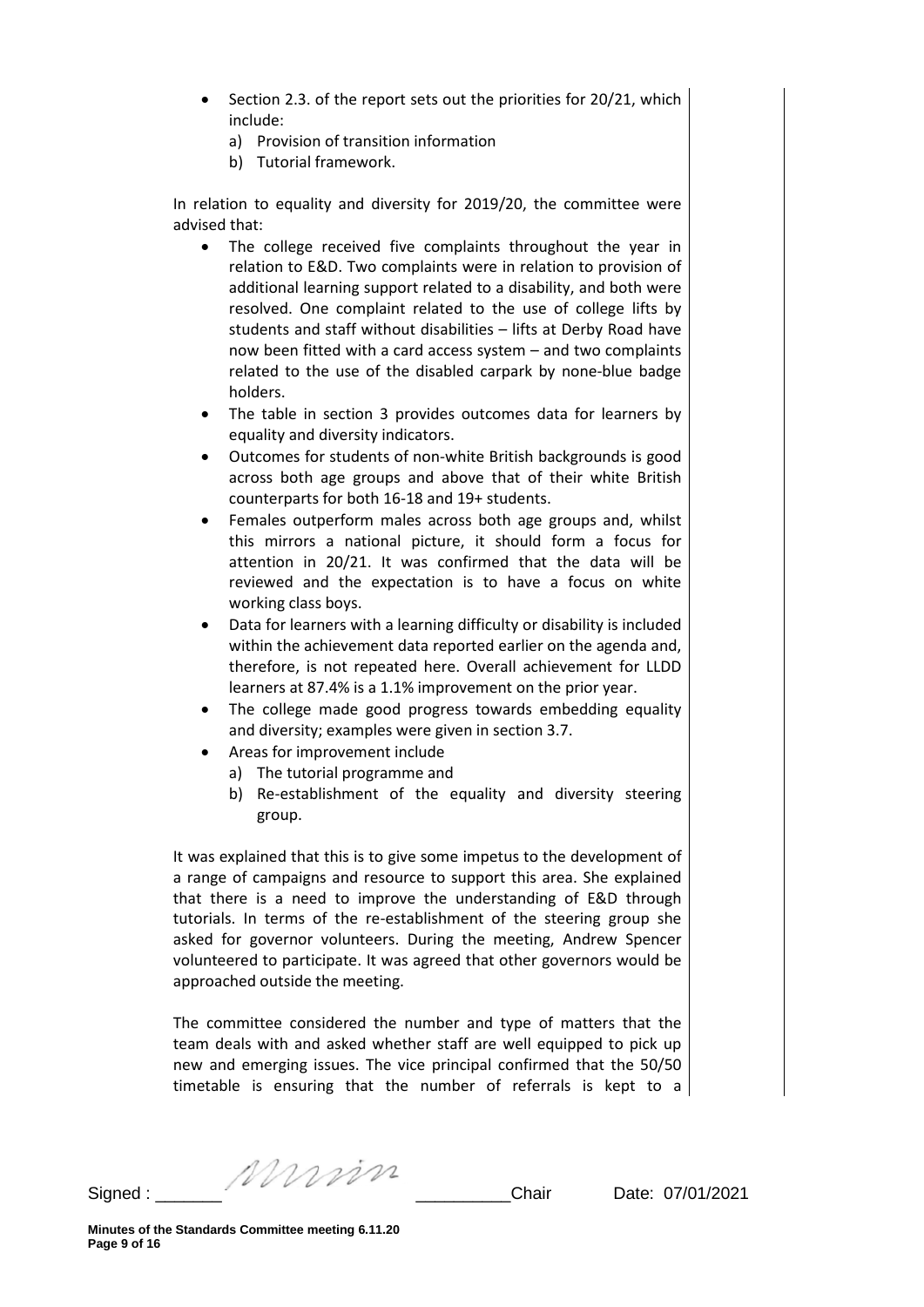manageable level on a day-to-day basis. She confirmed that the team is picking up an increasing number of stress and anxiety issues and, as a consequence, is putting together a number of sessions on resilience and managing stress, sleep etc. This is all about enabling students to help themselves.

The vice principal then provided an update in relation to 20/21; key points noted were:

- The number of referrals is slightly behind that of the prior year but not significantly so.
- Referrals to statutory bodies are significantly down.
- There are 141 students on EHCP plans.
- 170 students are receiving high needs funding.
- The college has held three welfare meetings to date and has identified 42 students who are of significant concern. Six of those are considered to be at high risk of suicide and, unfortunately, three of those have already made an attempt on their own life. There are currently just over 1,700 students flagged on the college's risk register; 250 of them are flagged as red or amber.
- The college has been engaged with two child sexual exploitation panels already this year: one has been closed to further action and one has remained open to social care. The college has also been engaged in one child criminal exploitation panel for one student.
- Staff have also attended a multiagency mapping meeting for groups of young people from the South Normanton area who are thought to be engaged in county lines activity. Seven of the young people of interest are currently enrolled with the college and one has already been withdrawn. Six are enrolled in the construction curriculum area. Attendance for three out of the six students is of significant concern and the college is working hard with the authorities and parents to reengage. The college has an internal strategy meeting booked for after half term to plan how the college can continue to support.
- The college is currently working with one student and her foster carer around potential fitness to study: the learner has suddenly become very poorly and cannot at this time care for herself. A break in learning is being considered for this learner.
- Members will be aware of the tragic events of 19<sup>th</sup> October when one student died as a result of an accident on the railway tracks near Sutton Parkway and another remains in hospital. This student is now awake and is doing much better than initially feared.
- Governors were reminded of the need to undertake an annual update for safeguarding and prevent and also confirm by way of email response that they have read and understood part 1 of the Keeping Children Safe in Education guidance.

Signed :  $\frac{1}{2}$  Signed :  $\frac{1}{2}$  Chair Date: 07/01/2021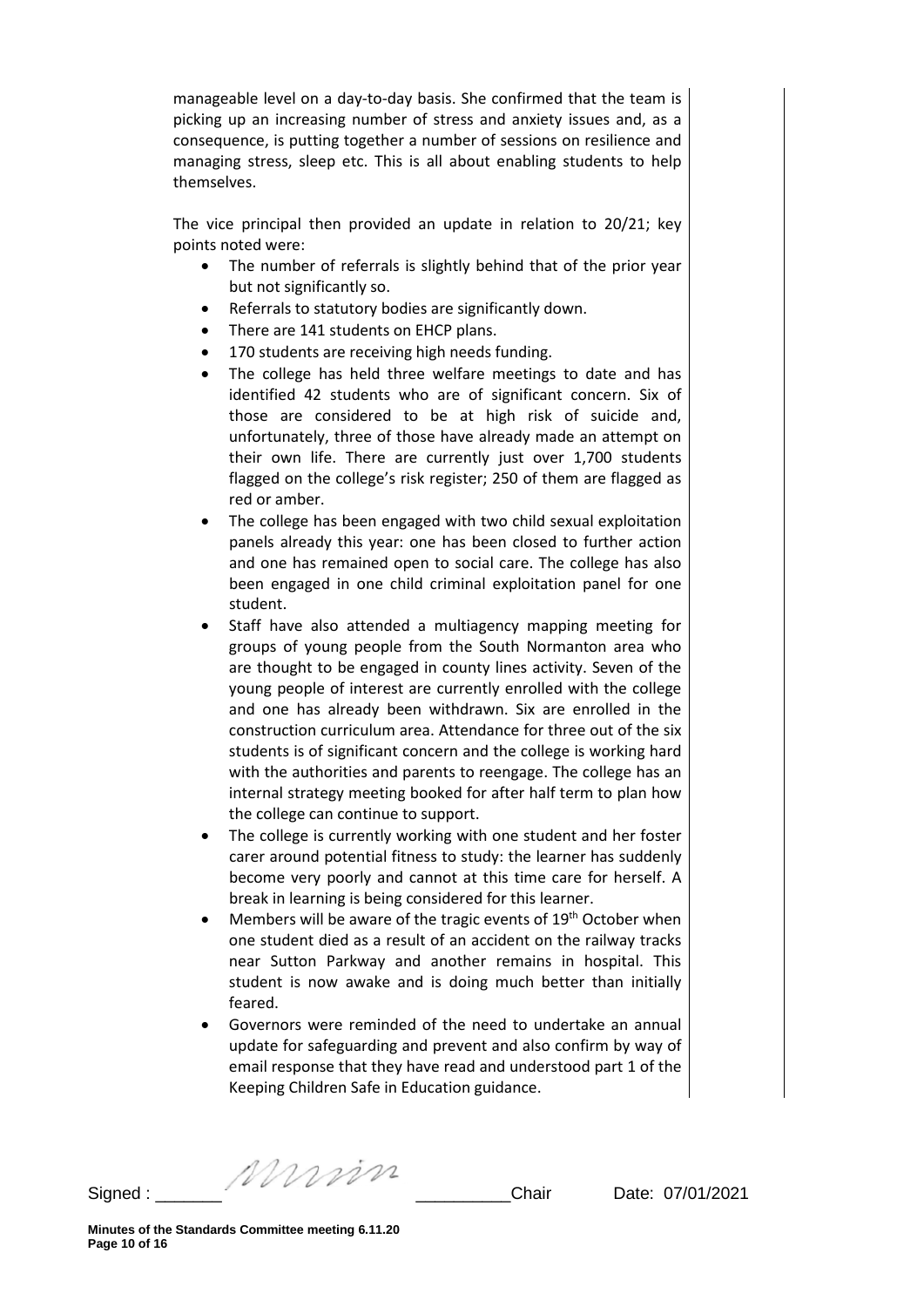| AGREED: to note the content of the report provided.<br><b>DATA ON A PAGE</b><br>The assistant principal introduced this item and confirmed that this is the<br>governors' dashboard to give a quick overview of key aspects. The<br>committee were asked to note that:<br>Some areas are incomplete as data is still awaited.<br>$\bullet$<br>Some data has been impacted by:<br>$\bullet$<br>a) Additional enrolments<br>b) 50/50 timetable<br>c) COVID.<br>The dashboard provides a summary of performance by<br>$\bullet$<br>directorates, including attendance to date.<br>There are some missing attendance marks because of students<br>$\bullet$<br>and staff self-isolating, which is why the document couldn't be<br>fully completed for this meeting.<br>In terms of apprenticeship provision, there are improvements<br>$\bullet$<br>across the board in relation to retention.<br>The document includes key national rates for comparison.<br>$\bullet$<br>A question from one member of the committee was that, as the off-the-<br>job training position for apprentices is under 20% there are some<br>individuals not receiving their entitlement. It was explained that this<br>statistic has been impacted by COVID and that, whilst apprentices are<br>able to complete the knowledge part of off-the-job training, there are<br>those where skills cannot yet be assessed. In addition, there are some<br>apprentices on furlough, which means the college cannot get up to the<br>20% target.<br>Progress scores are incomplete because of the 50/50 model<br>Assistant<br>The committee asked when it will be a completed document and it was<br>Principal<br>confirmed that this would be for the next meeting.<br>AGREED: to note the content of the update provided.<br><b>BALANCE SCORECARD KPI REPORTING, INCLUDING:</b><br>A) IMPROVEMENTS IN APPRENTICESHIPS<br>B) PROGRESS WITH TECHNOLOGY-ENHANCED LEARNING<br>C) UPSKILLING OF TEACHERS<br>D) PROGRESS WITH CURRICULUM STRATEGY<br>The committee considered the report provided and it was acknowledged<br>that there were a number of these areas discussed earlier in the<br>meeting. |  |          |
|------------------------------------------------------------------------------------------------------------------------------------------------------------------------------------------------------------------------------------------------------------------------------------------------------------------------------------------------------------------------------------------------------------------------------------------------------------------------------------------------------------------------------------------------------------------------------------------------------------------------------------------------------------------------------------------------------------------------------------------------------------------------------------------------------------------------------------------------------------------------------------------------------------------------------------------------------------------------------------------------------------------------------------------------------------------------------------------------------------------------------------------------------------------------------------------------------------------------------------------------------------------------------------------------------------------------------------------------------------------------------------------------------------------------------------------------------------------------------------------------------------------------------------------------------------------------------------------------------------------------------------------------------------------------------------------------------------------------------------------------------------------------------------------------------------------------------------------------------------------------------------------------------------------------------------------------------------------------------------------------------------------------------------------------------------------------------------------------------------------------------------------------------------------------|--|----------|
| 10                                                                                                                                                                                                                                                                                                                                                                                                                                                                                                                                                                                                                                                                                                                                                                                                                                                                                                                                                                                                                                                                                                                                                                                                                                                                                                                                                                                                                                                                                                                                                                                                                                                                                                                                                                                                                                                                                                                                                                                                                                                                                                                                                                     |  |          |
|                                                                                                                                                                                                                                                                                                                                                                                                                                                                                                                                                                                                                                                                                                                                                                                                                                                                                                                                                                                                                                                                                                                                                                                                                                                                                                                                                                                                                                                                                                                                                                                                                                                                                                                                                                                                                                                                                                                                                                                                                                                                                                                                                                        |  |          |
| 11                                                                                                                                                                                                                                                                                                                                                                                                                                                                                                                                                                                                                                                                                                                                                                                                                                                                                                                                                                                                                                                                                                                                                                                                                                                                                                                                                                                                                                                                                                                                                                                                                                                                                                                                                                                                                                                                                                                                                                                                                                                                                                                                                                     |  |          |
|                                                                                                                                                                                                                                                                                                                                                                                                                                                                                                                                                                                                                                                                                                                                                                                                                                                                                                                                                                                                                                                                                                                                                                                                                                                                                                                                                                                                                                                                                                                                                                                                                                                                                                                                                                                                                                                                                                                                                                                                                                                                                                                                                                        |  | Jan 2021 |
|                                                                                                                                                                                                                                                                                                                                                                                                                                                                                                                                                                                                                                                                                                                                                                                                                                                                                                                                                                                                                                                                                                                                                                                                                                                                                                                                                                                                                                                                                                                                                                                                                                                                                                                                                                                                                                                                                                                                                                                                                                                                                                                                                                        |  |          |
|                                                                                                                                                                                                                                                                                                                                                                                                                                                                                                                                                                                                                                                                                                                                                                                                                                                                                                                                                                                                                                                                                                                                                                                                                                                                                                                                                                                                                                                                                                                                                                                                                                                                                                                                                                                                                                                                                                                                                                                                                                                                                                                                                                        |  |          |
|                                                                                                                                                                                                                                                                                                                                                                                                                                                                                                                                                                                                                                                                                                                                                                                                                                                                                                                                                                                                                                                                                                                                                                                                                                                                                                                                                                                                                                                                                                                                                                                                                                                                                                                                                                                                                                                                                                                                                                                                                                                                                                                                                                        |  |          |

Signed : \_\_\_\_\_\_\_ \_\_\_\_\_\_\_\_\_\_Chair Date: 07/01/2021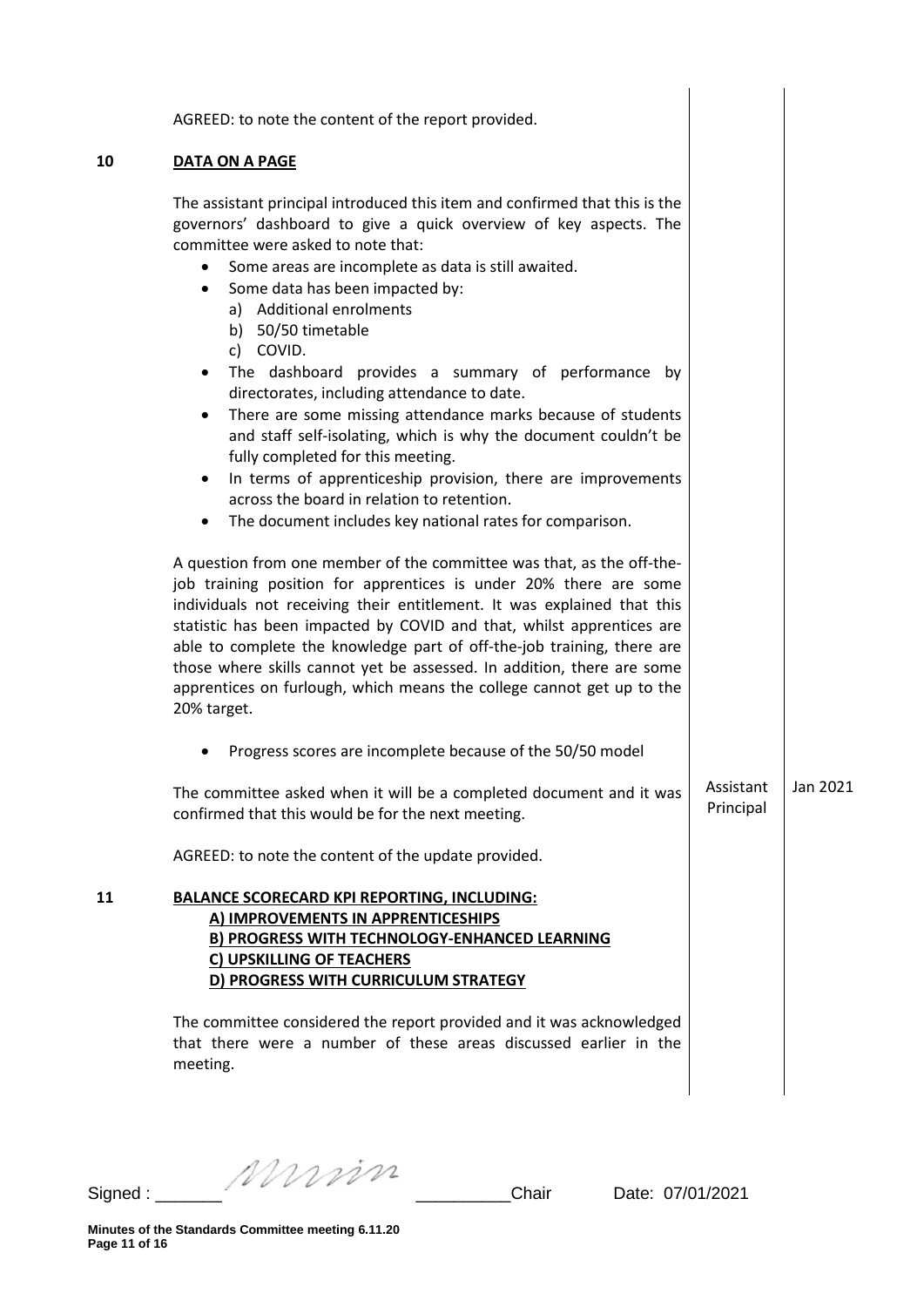The committee asked how staff are finding the balanced scorecard as a tool. The vice principal confirmed that it helps staff to focus on the key straplines and also helps to expedite the quality drive: for example, enhance technology learning. All acknowledged the significant CPD investment being made to upskill teachers.

In relation to the curriculum strategy, the vice principal confirmed that there was more to be done and explained that, as it is a participative review/update process, it does take longer. A challenge from the committee was to ensure that the balanced scorecard is a valuable tool and that, going forward, they would like to see how this dovetails with the quality improvement plan, as there is a wealth of information available in that document.

The vice principal expressed the view that the balanced scorecard helps the college to focus on the developmental and not just the measurable. The committee considered the update and RAG-ratings provided and were happy to agree these, and it was noted that they would now be incorporated within the document to be presented at the December board meeting.

AGREED: to note the content of the update provided.

### **12 QIP 2020/21 – PROGRESS UPDATE**

The committee considered the comprehensive document and a summary was provided in a number of areas:

- Whilst the QIP includes new aspects, it does focus on six key areas.
- There has been a significant rise in staff engagement with teacher talks and also with students through the 'rate my course' initiatives.
- The right hand column of the QIP shows the trajectory.
- This document was scrutinised by the FEC team and they were supportive of the content and the processes.

A challenge from one member of the committee was to read the progress against success measures and fully articulate where the college is and what still needs to be done. The committee asked that the next review clearly identifies the evidence in place that will take the college to the next level. All agreed that there needed to be more green rather than red and amber, and it was acknowledged that this is influenced by the impact on the learner, which does take longer to evidence.

AGREED: to note the content of the update provided.

## **13 DEEP DIVES – OUTCOMES AND IMPACT OF THE ASPIRE CURRICULUM**

Signed : \_\_\_\_\_\_\_ \_\_\_\_\_\_\_\_\_\_Chair Date: 07/01/2021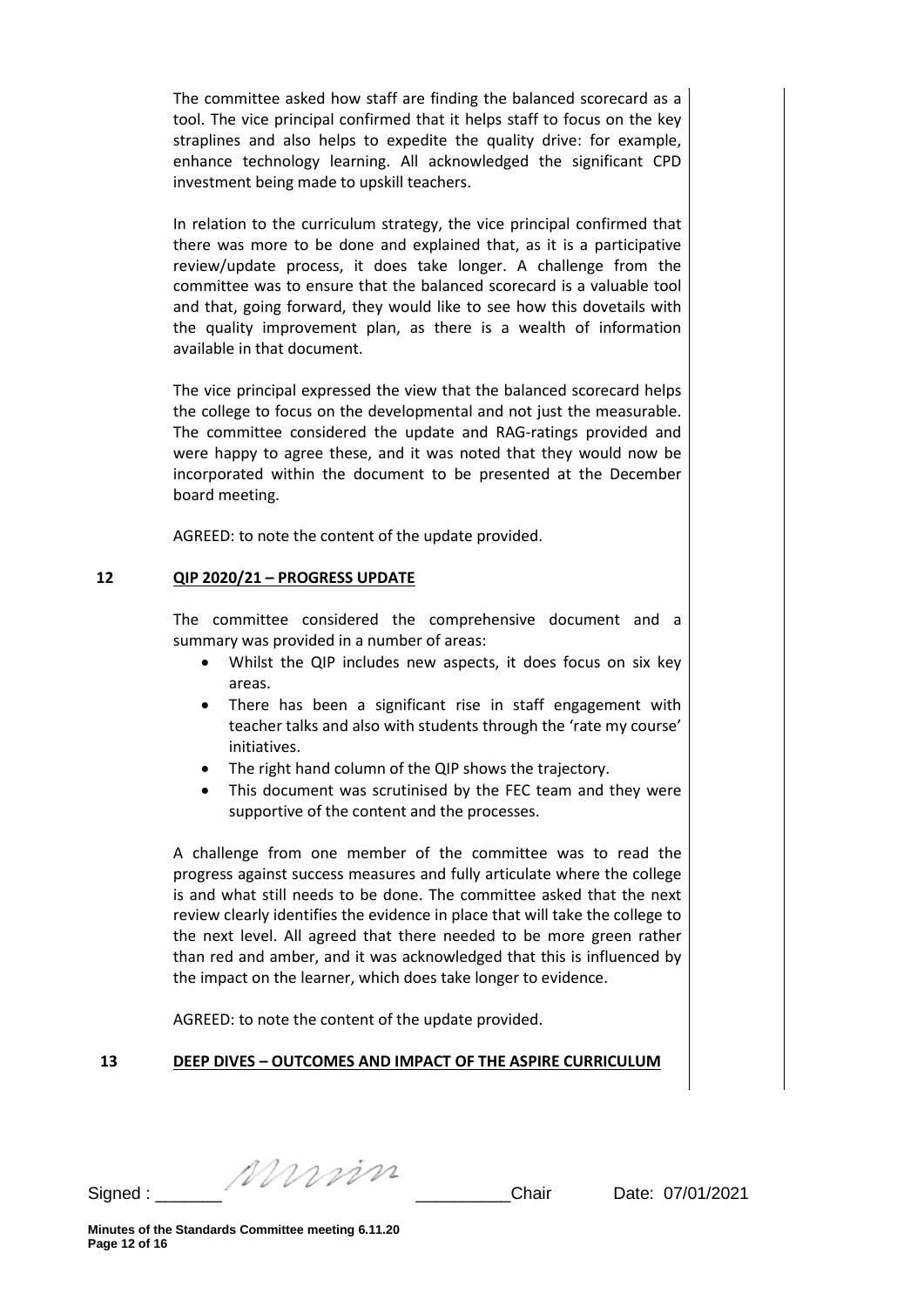The assistant principal introduced this report and reminded the committee that deep dives have replaced the individual observation process, as this gives a much more comprehensive view of provision. She confirmed that rigorous quality action plans are put in place following each deep dive, along with rigorous quality assurance processes.

The committee were advised that CPD is put in place to support all those who participate in deep dives, and she was pleased to report really good buy-in from staff in the process and follow-up. She described this as a real step in the right direction and explained that these generate a real team approach.

Committee asked whether there had been any staff feedback regarding the 'loss' of one-to-one reviews. She indicated that this was not the case and that all staff were generally positive in terms of their responses, with this providing a much greater team approach to teaching and learning.

The committee asked for the position on outcomes to be expanded, and it was explained that this includes clarity regarding areas for improvement and swift action taken by staff to address.

AGREED: to note the content of the update provided.

### **14 MATHS AND ENGLISH – KPIS AND WHERE THE COLLEGE CURRENTLY IS**

The assistant principal introduced this item; key information provided was:

- There was a notable improvement in GCSE English and Maths grades (all ages).
- Overall achievement rates for Functional Skills have improved since 18/19, with the exception of 16-18 maths, although there are still too many learners that do not achieve. It should be noted that this is the first year of teaching the reformed Functional Skills qualifications.
- Classroom-based functional skills (all ages) levels 1 and 2 firsttime pass rates for maths and the level 2 first-time pass rates for English are a concern. Actions need to be taken to rectify weaknesses in teaching and assessment; further detail was provided on this in the substantive sections of the report.
- The delivery model has been changed for 16-18 classroom-based learners studying GCSEs, so that learners study these subjects in smaller chunks and more frequently over the course of a week.
- As a result of COVID-19, the plan to stream learners has not been implemented to avoid learners mixing outside of their bubbles. Furthermore, initial and diagnostic assessments did not always run as smoothly as planned due to the timetabling issues. Increased learner volumes and reduced capacity to assess learners in a way that maintains strict social distancing has impacted.

Signed :  $\frac{1}{2}$  Signed :  $\frac{1}{2}$   $\frac{1}{2}$   $\frac{1}{2}$   $\frac{1}{2}$   $\frac{1}{2}$   $\frac{1}{2}$   $\frac{1}{2}$   $\frac{1}{2}$   $\frac{1}{2}$   $\frac{1}{2}$   $\frac{1}{2}$   $\frac{1}{2}$   $\frac{1}{2}$   $\frac{1}{2}$   $\frac{1}{2}$   $\frac{1}{2}$   $\frac{1}{2}$   $\frac{1}{2}$   $\frac{1}{2}$   $\frac$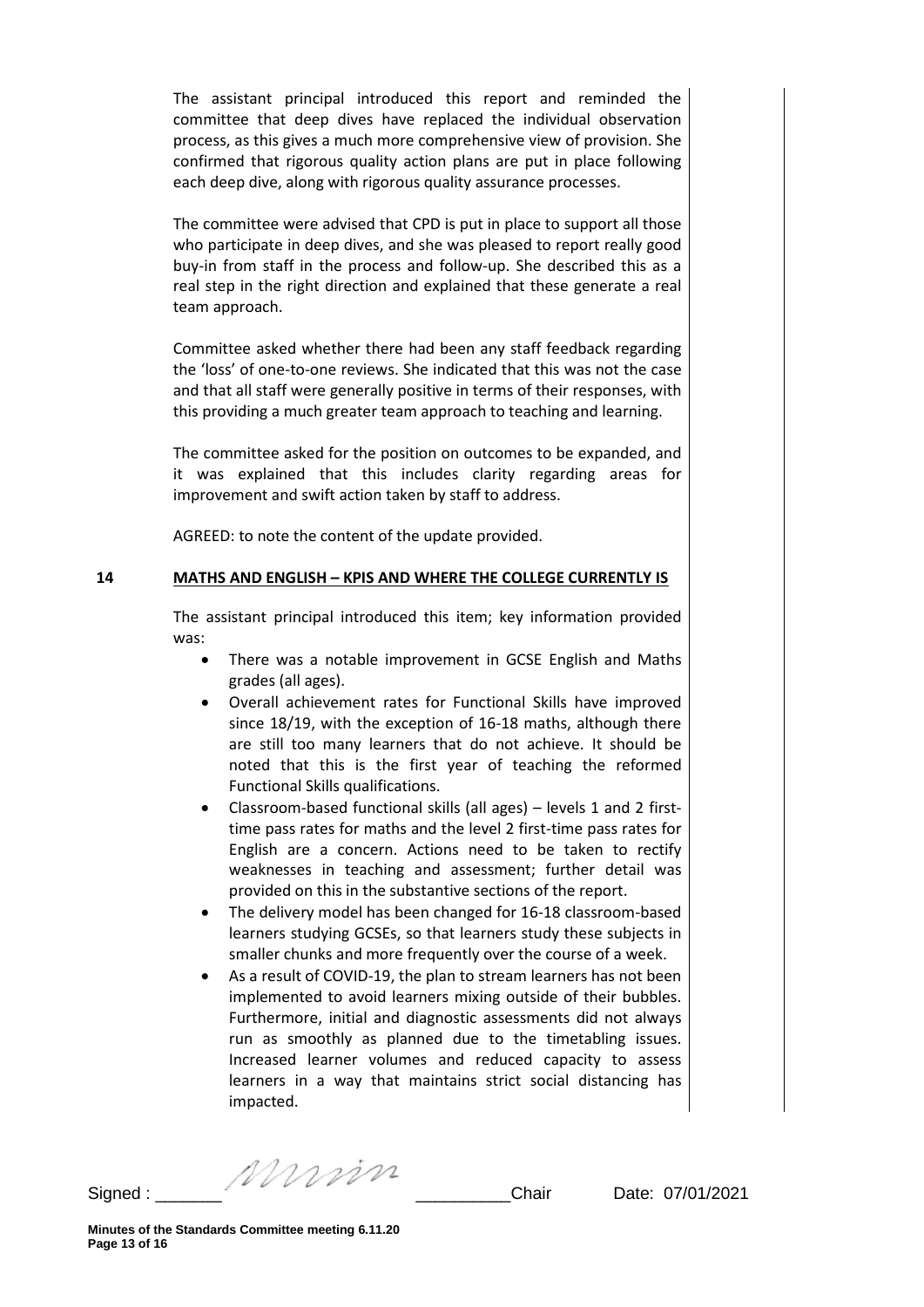- Full mock examinations will take place in February 2021 to ensure that learners are fully prepared for their actual exams in the summer term. This will build learners' confidence (many will not have GCSE exams before due to COVID-19) and ensure revision is targeted.
- Apprenticeships (all ages) level 1 and 2 first-time pass rates for maths are a concern. Action is being taken to rectify weaknesses in teaching and assessment.
- Functional Skills English and Maths delivery models and monitoring mechanisms have significantly improved to provide the best opportunities for those apprentices studying these subjects to make swifter progress across all apprenticeship teams. The delivery models have been tailored more to meet the needs of the different apprenticeship areas.

In general discussion, the committee were advised that the reformed Functional Skills has increased in difficulty and this is the case nationally. The committee were given assurance that significant changes in relation to English and maths have been made and more are planned. The mocks in February will show progress and any gaps. In terms of apprenticeship provision, all now have access to maths and English teachers. Resources on OneFile are provided after every lesson. In addition, lessons are recorded so that learners can see them again (or for the first time, if they missed the live session). It was confirmed that robust progress checks are in place and that this should help to improve the first time pass rates.

Feedback from maths and English staff is that they really like the format of the CPD sessions, which is in triangles. This is a real cultural move forward. A challenge from the committee was to insure that the impact of staff CPD is recorded and evidenced. The committee asked what learner voice feedback is in relation to this area: the assistant principal confirmed that the team was starting to now get some qualitative information, and it was acknowledged that there is more that could be obtained through 'rate your course' processes. She expressed confidence that the college will be able to evidence the distance travelled. There is positive learner feedback regarding the one-hour lessons. It was agreed that staff and learner feedback would be incorporated into the next report.

AGREED: to note the content of the update provided.

### **15 STUDY PROGRAMME INITIATIVES – IMPACT ANALYSIS**

The vice principal: curriculum & quality introduced this item and confirmed that it links closely with the self-assessment report and processes. He described study programmes as a key area of delivery. The area was self-assessed as still 'requiring improvement' but the hope is to move quickly to 'good'. He acknowledged that some courses do need to improve. Although there have been some real improvements in grades,  $AP$  Q&S  $20/21$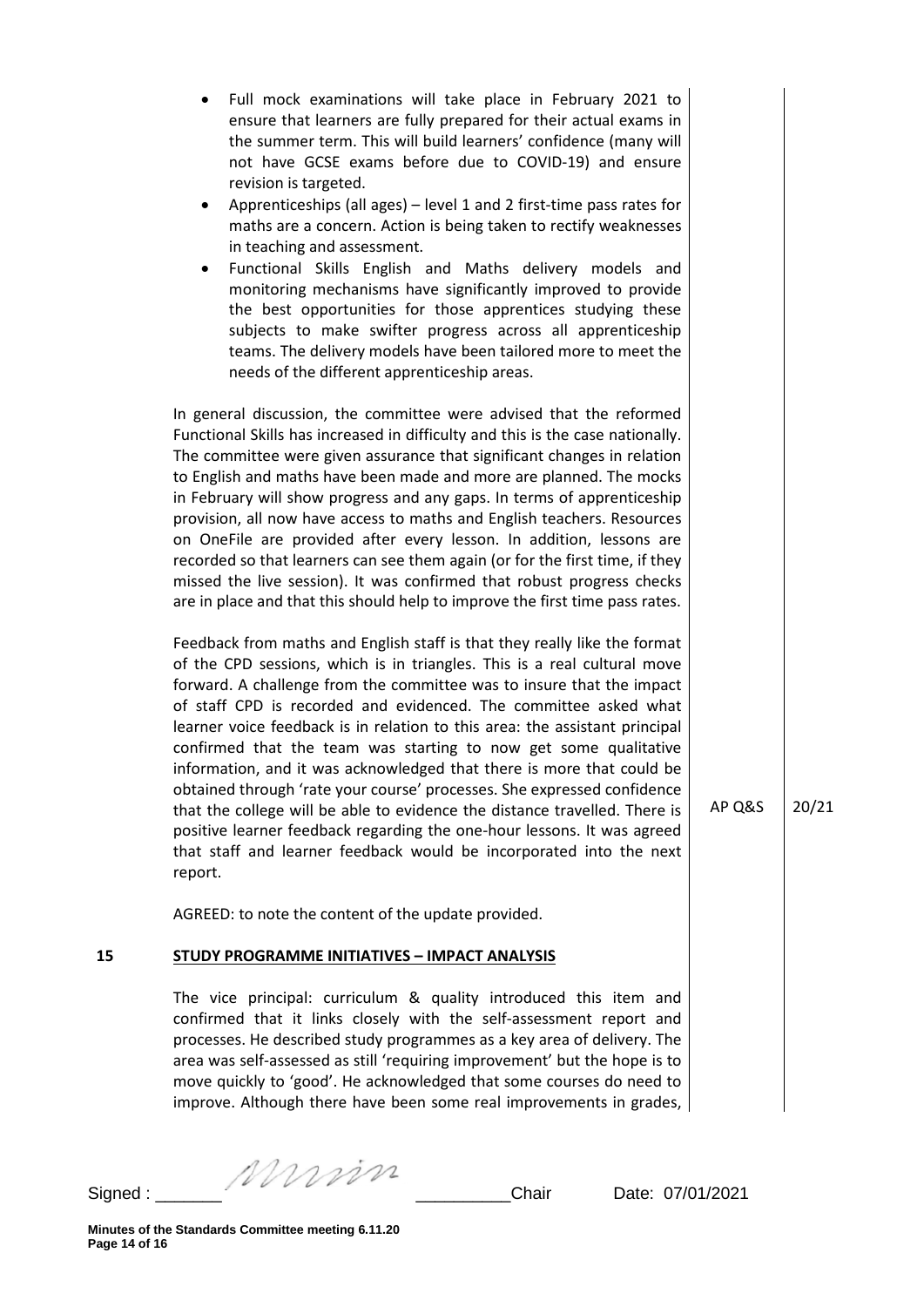there is still more to do.

The committee were advised that attendance did decline in 2019/20 in a number of areas but that the college expects to now be able to arrest this decline. 1,371 individual study programme learners came back to online learning in July and August, which shows a real commitment. He confirmed that staff worked hard to really support this. The committee made the observation that it is really good to show the strong positives and really pleasing to see the shift in culture.

AGREED: to note the content of the update provided.

### **16 RISK REPORT**

The vice principal: curriculum and quality confirmed that this report picks out the three areas from the cross-college register which relate to curriculum and quality matters; these are:

- Failure to embed the aspire curriculum and, specifically, what the college is doing to mitigate the risk
- Grade 3 Ofsted for overall effectiveness
- Grade 4 Ofsted for overall effectiveness.

In terms of how these are being mitigated, the college has introduced the 'seven steps' and undertakes regular reviews on whether provision is fit for purpose. It was confirmed that development of the learning companies is a big part of this and that there are a range of processes being put in place.

Quality improvement and quality assurance are a critical part of selfreflection and include:

- Blended learning
- Online learning
- Valuing staff at every level
- Capacity building
- Deep dives and performance drive

It was confirmed that these cover the key areas and give assurance regarding the self-critical nature of the college.

AGREED: to note the content of the update provided.

### **17 LEARNER VOICE REPORT**

The vice principal: communications, engagement and student experience introduced this item, and it was confirmed that learner inductions have been really positive. Teams is a really good forum and gives students confidence to engage more, which leads to richer debate.

The outcomes of the site president elections were shared, with Molly

Signed : \_\_\_\_\_\_\_ \_\_\_\_\_\_\_\_\_\_Chair Date: 07/01/2021